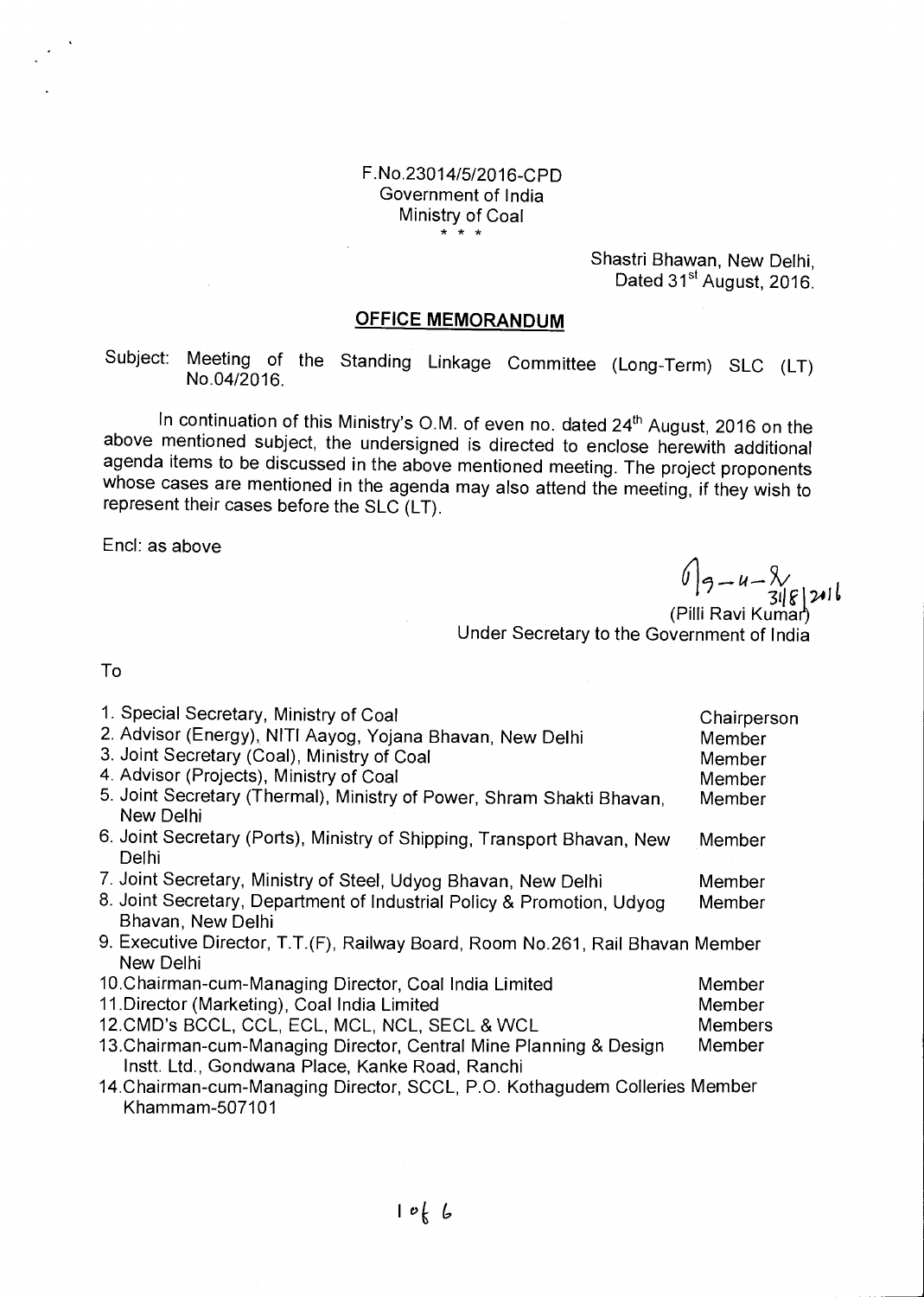- 15. Chairman, Central Electricity Authority, Sewa Bhawan, R.K. Puram Member New Delhi
- 16. Chairman, NTPC, SCOPE Complex, Lodhi Road, New Delhi-110003 Member
- 17. Joint Secretary (CA-III Section), Ministry of Coal Special Invitee
- 18. Joint Secretary, Ministry of Mines (M-I), Shastri Bhawan, New Delhi
- 19. Chief Engineer, Generation, Bihar State Power Generation Company Limited,  $\breve{5}^{\text{th}}$  Floor, Vldyut Bhawan, Bailey Road, Patna-800021.
- 20. Asstt.Gen.Manager (PC & E), National Aluminium Company Ltd., NALCO Bhavan, Nayapalli, Bhubaneswar-751061.
- 21. Member (Technical), Damodar Valley Corporation, DVC Towers, VIP Road, Kolkata-700054.

Copy to:

- i) Director (Technical), CIL, Kolkata
- ii) GM (S&M), CIL, Kolkata
- iii) CGM(CP), Kolkata

iv) GM(S&M), CIL, Delhi

Copy also to:

- 1. OSD to MoS (I/O) for Coal
- 2. PS to MoS (I/C) for Power
- 3. PSO to Secretary (Coal)
- 4. PPS to Special Secretary (Coal)
- 5. PPS to Joint Secretary (RKS)
- 6. PPS to Joint Secretary (RPG)
- 7. PPS to Joint Secretary (VB)

Copy to NIC, Ministry of Coal with a request to place it on the Website of this Ministry for information of all concerned.

 $\sqrt{9}-u-\frac{8}{318246}$ 

(PiIli Ravi Kumar) Under Secretary to the Government of India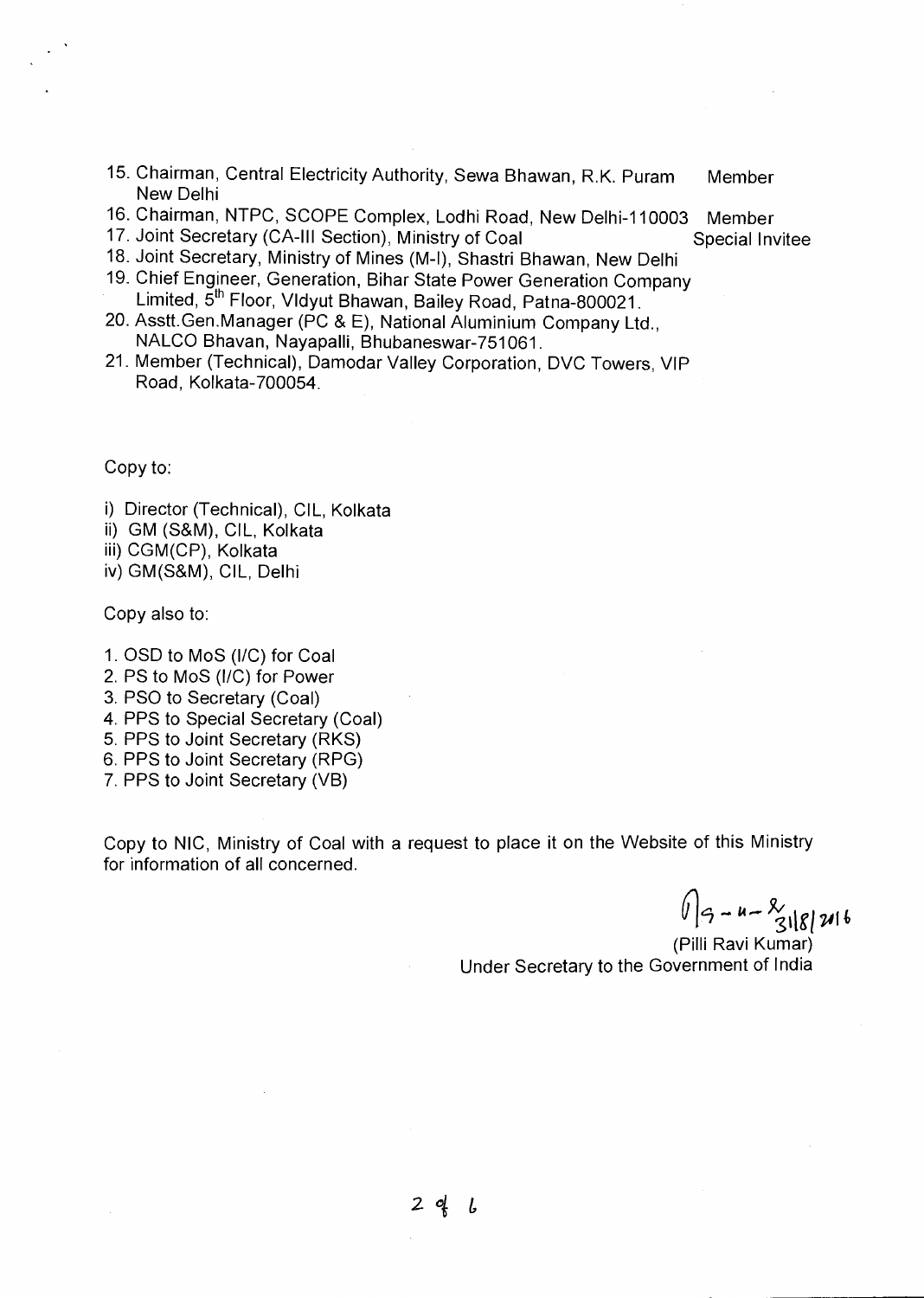## **Requests received from NTPC**

 $\sim 10$ 

 $\ddot{\phantom{a}}$ 

| S.No.          | Agenda Point                                                                                                                                                                                   | <b>Status</b>                                                                                                                                                                                                                                                                                                                          |
|----------------|------------------------------------------------------------------------------------------------------------------------------------------------------------------------------------------------|----------------------------------------------------------------------------------------------------------------------------------------------------------------------------------------------------------------------------------------------------------------------------------------------------------------------------------------|
| 1 <sub>1</sub> | Special consideration for utilization of                                                                                                                                                       | Request of NTPC addressed to JS (Thermal), MoP with a copy of MoC                                                                                                                                                                                                                                                                      |
|                | coal a/c NTPC, Badarpur TPS to                                                                                                                                                                 | were received vide NTPC's letter dated 10.08.2016. It was decided on                                                                                                                                                                                                                                                                   |
|                | Vindhyachal-V (Unit-13) under the new<br>policy of "Flexible utilization of                                                                                                                    | file that a call on the request may be taken after receipt of<br>recommendation from MoP.                                                                                                                                                                                                                                              |
|                | Domestic coal" till its captive block                                                                                                                                                          |                                                                                                                                                                                                                                                                                                                                        |
|                | becomes operational.                                                                                                                                                                           |                                                                                                                                                                                                                                                                                                                                        |
| 2.             | Enhancement of ACQ of Farakka                                                                                                                                                                  | Request of MoP for enhancement of ACQ is under submission for                                                                                                                                                                                                                                                                          |
|                | (1600 MW), Khalgaon (1840 MW) and<br>Ramagundam-III (500 MW).                                                                                                                                  | seeking comments of CIL. These are pre-2009 TPPs.                                                                                                                                                                                                                                                                                      |
| 3.             | Amendment of the recommendation of<br>Condition Precedent, Agenda item No.<br>of SLC (LT) meeting<br>dated<br>$\mathbf{2}$                                                                     | Final recommendation included only CP clause no. 2.8.2.3 for extension.<br>The clause 2.8.2 is as below:                                                                                                                                                                                                                               |
|                | 21.06.2016.<br>NTPC has stated that in the SLC(LT)<br>meeting dated 21.06.2016 MoP had                                                                                                         | 2.8.2.1 The Purchaser shall have obtained from the lawful authority all<br>necessary clearances, authorizations, approvals and permissions<br>required for construction, commissioning, operation and maintenance of<br>the Plant.                                                                                                     |
|                | requested MoC to consider extension<br>of time period for fulfillment of CP<br>mentioned in clause no. 2.8.2 but final<br>recommendation included only CP<br>clause no. 2.8.2.3 for extension. | 2.8.2.2 The purchaser shall have completed the construction and the<br>completion of such construction along with readiness of the power plant<br>for lighting up has been certified by an Independent Engineer within the<br><b>Condition Precedent Period.</b>                                                                       |
|                |                                                                                                                                                                                                | 2.8.2.3 [Applicable to Purchaser who has signed FSA without entering<br>into long term PPA]                                                                                                                                                                                                                                            |
|                |                                                                                                                                                                                                | The Purchaser shall have to furnish the long term Power Purchase<br>Agreements (PPA) either directly with Distribution<br>Companies<br>(DISCOMs) or through Power Trading Company (ies) (PTC) who<br>has/have signed back to back PPA(s) (long term) with DISCOMs within<br>the Condition Precedent (CP) period as per clause 2.8.3.1. |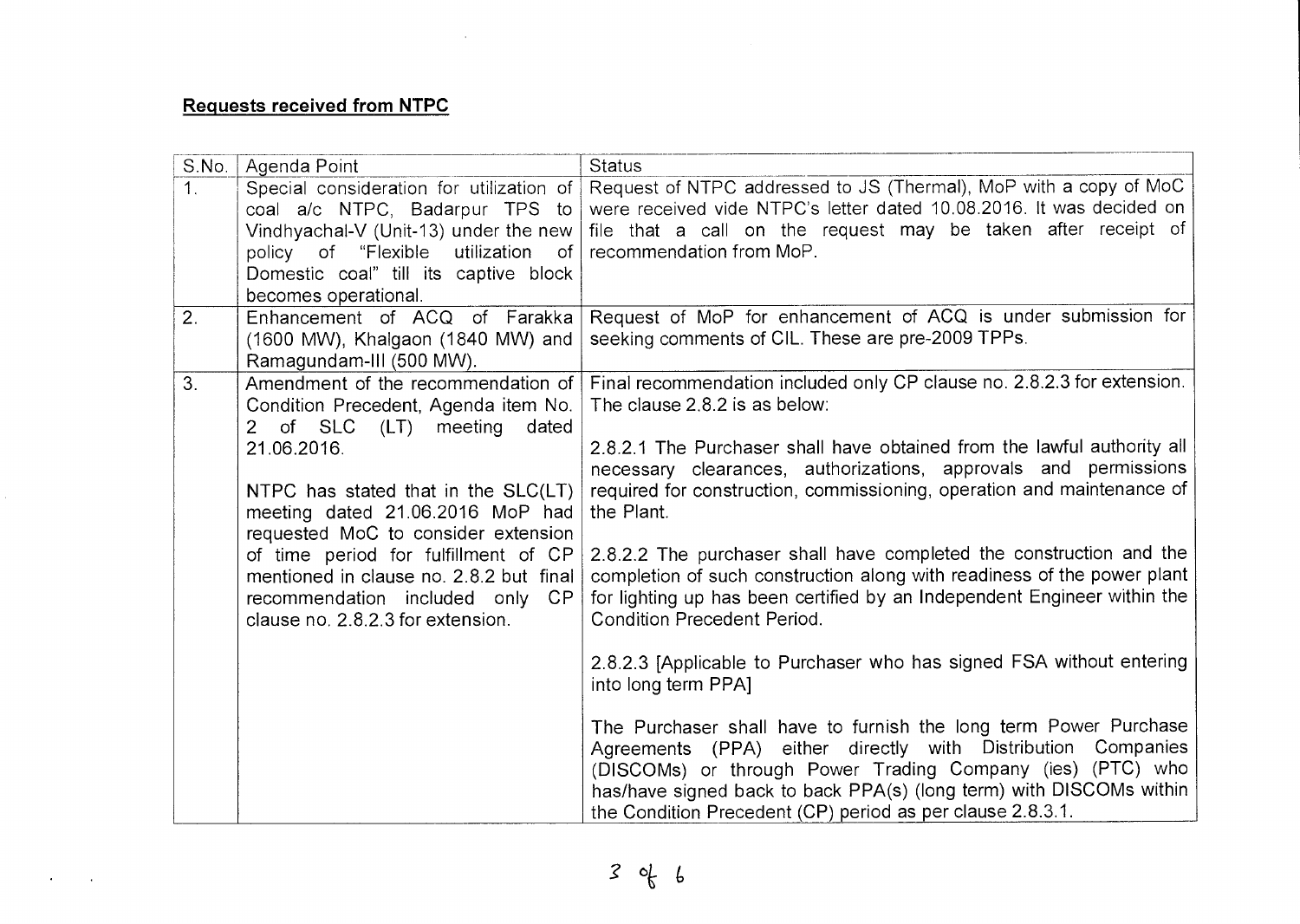| $\boldsymbol{4}$ . | FSA signing of NTPC projects/JVs<br>likely to be commissioned in FY 2016- | The request is for the following TPPs:                                                                                                                                                                                                                         |                                  |               |  |
|--------------------|---------------------------------------------------------------------------|----------------------------------------------------------------------------------------------------------------------------------------------------------------------------------------------------------------------------------------------------------------|----------------------------------|---------------|--|
|                    | 17 and onwards.                                                           | S.No                                                                                                                                                                                                                                                           | Project                          | Capacity (MW) |  |
|                    |                                                                           |                                                                                                                                                                                                                                                                | NTPC Projects:                   |               |  |
|                    |                                                                           |                                                                                                                                                                                                                                                                | Bongaigaon U#3 (1x250)           | 250           |  |
|                    |                                                                           |                                                                                                                                                                                                                                                                | Barh Stage-1 U#2&3               | 1320          |  |
|                    |                                                                           | 3.                                                                                                                                                                                                                                                             | Solapur STPP (2x660 MW)          | 1320          |  |
|                    |                                                                           | $\mathbf{A}_{\cdot}$                                                                                                                                                                                                                                           | Mouda Stage-II (2x660 MW)        | 1320          |  |
|                    |                                                                           | NTPC JV Projects:                                                                                                                                                                                                                                              |                                  |               |  |
|                    |                                                                           | 5.                                                                                                                                                                                                                                                             | Nabinagar TPP                    | 500           |  |
|                    |                                                                           | 6.                                                                                                                                                                                                                                                             | Meja STPS (2x660 MW)             | 1320          |  |
|                    |                                                                           |                                                                                                                                                                                                                                                                |                                  |               |  |
|                    |                                                                           | 7 <sup>1</sup>                                                                                                                                                                                                                                                 | Nabinagar STPS (3x660 MW)   1980 |               |  |
| 5 <sub>1</sub>     | Allocation of Special Bridge Linkage or                                   |                                                                                                                                                                                                                                                                |                                  |               |  |
|                    | Long term Coal Linkage for Gadarwara                                      | Requests of NTPC addressed to JS (Thermal), MoP with a copy to MoC<br>were received vide its letters dated 18.07.2016. A reply has been sent to<br>NTPC stating that NTPC may apply for Bridge Linkage after the                                               |                                  |               |  |
|                    | (2x800 MW) and Unchahar-IV (1x500                                         |                                                                                                                                                                                                                                                                |                                  |               |  |
|                    |                                                                           |                                                                                                                                                                                                                                                                |                                  |               |  |
|                    | MW) TPP of NTPC                                                           | allocation of coal block. NTPC was also intimated that a policy for grant<br>of linkages is under formulation in the Ministry. After meeting existing<br>supply commitments, grant of linkages in future may be considered in<br>terms of policy so finalised. |                                  |               |  |
|                    |                                                                           |                                                                                                                                                                                                                                                                |                                  |               |  |
|                    |                                                                           |                                                                                                                                                                                                                                                                |                                  |               |  |
|                    |                                                                           |                                                                                                                                                                                                                                                                |                                  |               |  |
|                    |                                                                           |                                                                                                                                                                                                                                                                |                                  |               |  |

 $\label{eq:2.1} \frac{1}{2} \sum_{i=1}^n \frac{1}{2} \sum_{j=1}^n \frac{1}{2} \sum_{j=1}^n \frac{1}{2} \sum_{j=1}^n \frac{1}{2} \sum_{j=1}^n \frac{1}{2} \sum_{j=1}^n \frac{1}{2} \sum_{j=1}^n \frac{1}{2} \sum_{j=1}^n \frac{1}{2} \sum_{j=1}^n \frac{1}{2} \sum_{j=1}^n \frac{1}{2} \sum_{j=1}^n \frac{1}{2} \sum_{j=1}^n \frac{1}{2} \sum_{j=1}^n \frac{$ 

 $\label{eq:2.1} \frac{1}{2} \sum_{i=1}^n \frac{1}{2} \sum_{j=1}^n \frac{1}{2} \sum_{j=1}^n \frac{1}{2} \sum_{j=1}^n \frac{1}{2} \sum_{j=1}^n \frac{1}{2} \sum_{j=1}^n \frac{1}{2} \sum_{j=1}^n \frac{1}{2} \sum_{j=1}^n \frac{1}{2} \sum_{j=1}^n \frac{1}{2} \sum_{j=1}^n \frac{1}{2} \sum_{j=1}^n \frac{1}{2} \sum_{j=1}^n \frac{1}{2} \sum_{j=1}^n \frac{$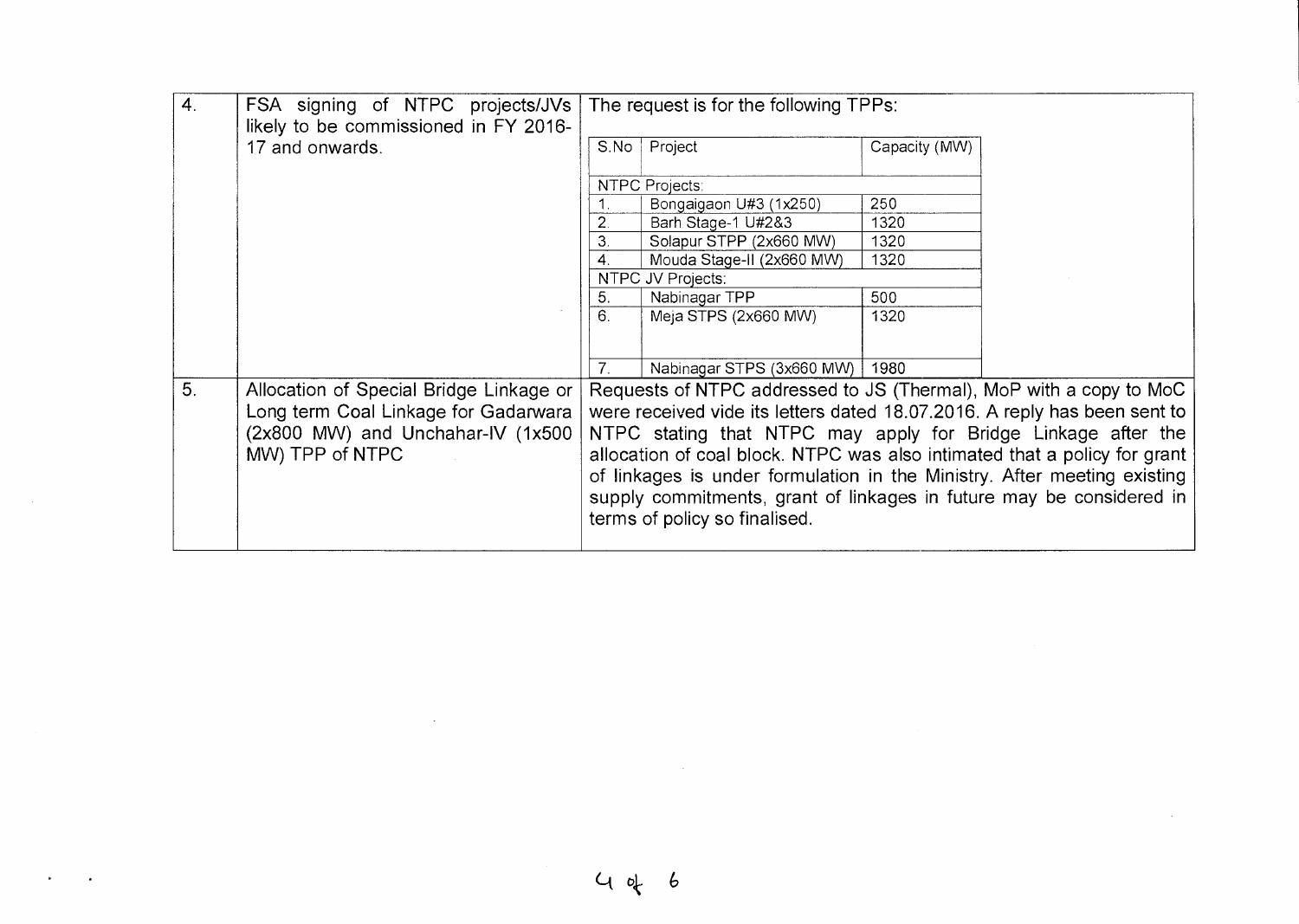# **Requests received from CIL**

 $\sim$ 

 $\bullet$ 

| S.No.          | Agenda Point                                                                                                                                                                                                                                                                                                                                                                                                                                                                                                                                                                                                                                                                                                                                                                                                                                                                                                                                                                                                    | <b>Status</b>                                                                     |
|----------------|-----------------------------------------------------------------------------------------------------------------------------------------------------------------------------------------------------------------------------------------------------------------------------------------------------------------------------------------------------------------------------------------------------------------------------------------------------------------------------------------------------------------------------------------------------------------------------------------------------------------------------------------------------------------------------------------------------------------------------------------------------------------------------------------------------------------------------------------------------------------------------------------------------------------------------------------------------------------------------------------------------------------|-----------------------------------------------------------------------------------|
| 1 <sub>1</sub> | Recommendation of Bridge Linkage made in the SLC(LT) meeting held on<br>21.06.2016.                                                                                                                                                                                                                                                                                                                                                                                                                                                                                                                                                                                                                                                                                                                                                                                                                                                                                                                             | CIL has requested that<br>the<br>be<br>source<br>may<br>confirmed in the meeting. |
|                | CIL has stated that while recommending the Bridge linkage, the source, viz. CIL/SCCL<br>was not mentioned. CIL has stated that it has been presumed that the source is CIL.<br>CIL has requested that the same may be confirmed in this meeting.                                                                                                                                                                                                                                                                                                                                                                                                                                                                                                                                                                                                                                                                                                                                                                |                                                                                   |
| 2.             | Jhabua Power Limited is a subsidiary of Avanta Power Infrastructure Limited.                                                                                                                                                                                                                                                                                                                                                                                                                                                                                                                                                                                                                                                                                                                                                                                                                                                                                                                                    | Said letter of SECL<br>has<br>received<br>been<br>on.                             |
|                | CIL has stated that SECL vide its letter dated 20.08.2016 to MoC has informed that it<br>came to the knowledge of SECL that M/s Jhabua Power Limited (JPL) is a subsidiary<br>of Avanta Power Infrastructure Limited. The issue was taken up by SECL with M/s JPL<br>for getting the required correction in the name from MoC/CIL. After examining the<br>requisite documents submitted by M/s JPL, SECL in consultation with their Legal<br>Deptt. has decided that M/s JPL is a subsidiary of Avanta Power Infrastructure<br>Limited. CIL has stated that however, since, the subsidiary status of the consumer<br>have been approved by SECL on similar lines as obtained in the case of Lanco<br>Vidarbha Thermal Power Limited (approved by SLC (LT) in its meeting held on<br>21.06.2016), MoC was requested to do the needful regarding approval of M/s JPL<br>being a subsidiary of Avanta Power Infrastructure Limited. CIL has requested that the<br>same may be deliberated in the SLC (LT) meeting. | 29.08.2016.                                                                       |

 $\sim 10^{-1}$